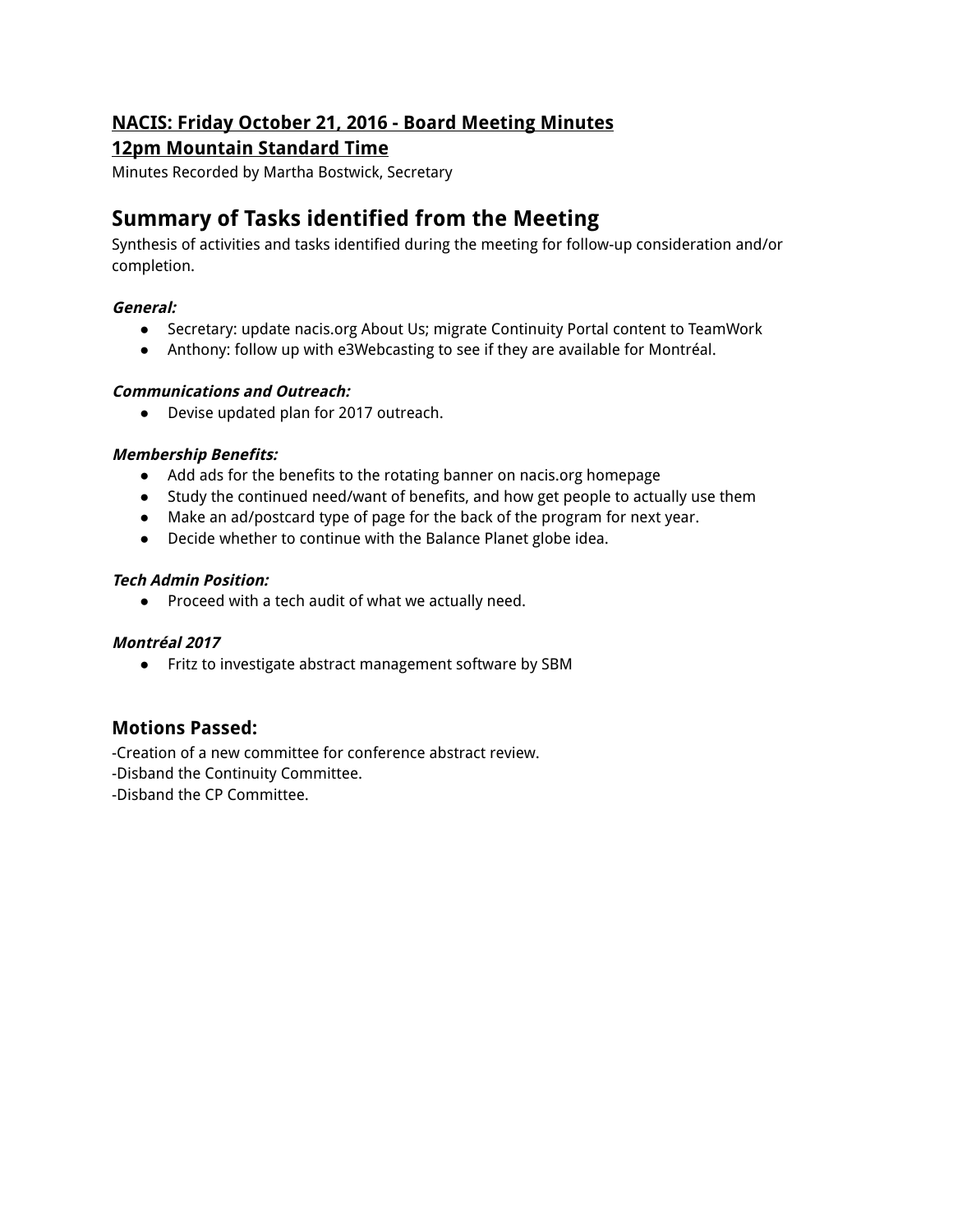## **Board Composition:**

#### **Executive Office (non-voting)**

Tanya Buckingham | Executive Director (term expires 1/2017) Susan Peschel | Business Manager (un-termed) Daniel Huffman | Director of Operations (term expires 1/2019) (regrets)

#### **Executive Board (voting)**

Amy Griffin | Past President (term expires 10/2017) Anthony Robinson | President (term expires 10/2017) Fritz Kessler | Vice President & Program Chair Montréal (term expires 10/2017) Ginny Mason | VP-Elect (term expires 10/2017) Mary Beth Cunha | Treasurer (term expires 10/2018) Martha Bostwick | Secretary (term expires 10/2017)

#### **Board of Directors (voting)**

Andy Woodruff (term expires 10/2017) Brooke Harding (term expires 10/2017) Matt Dooley (term expires 10/2017) Rosemary Wardley (term expires 10/2018) Nick Martinelli (term expires 10/2018) Donna Genzmer (term expires 10/2018)

Travis White | Student Board Member (term expires 10/2017)

#### **Ex-officio Members (non-voting)**

Patrick Kennelly | Editor of Cartographic Perspectives (term expires 12/2016) Hans van der Maarel | Editor of CartoTalk (term expires 12/2018)

Quorum is <sup>2</sup>/<sub>3</sub> of voting members in attendance (9 people required, 13 in attendance, we meet quorum).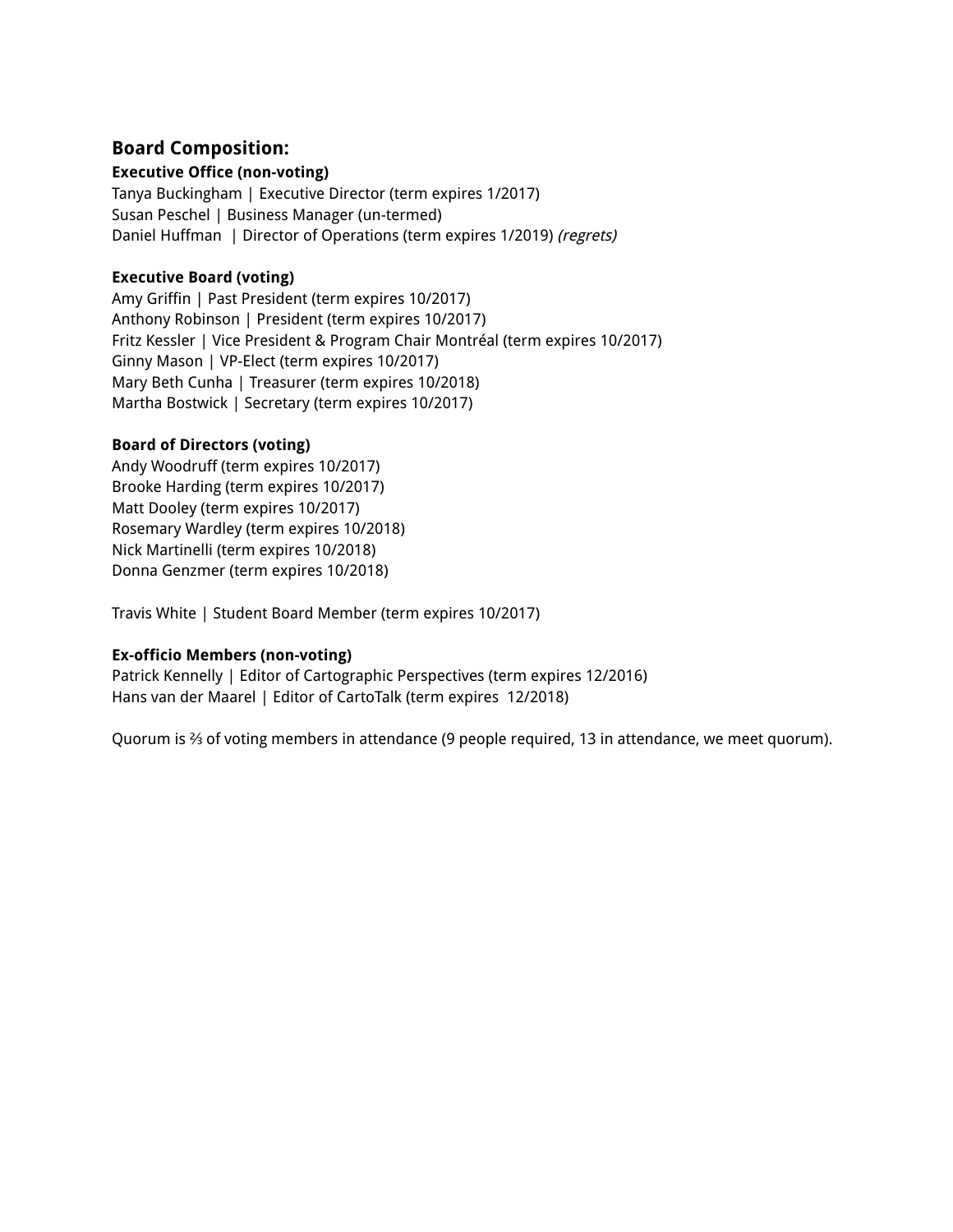### **NACIS: October 21, 2016 - Board Meeting Agenda Antlers Hotel, Colorado Springs, Colorado 12pm Mountain Time**

Minutes Recorded by Martha Bostwick, Secretary

**Welcome** | Anthony Robinson, Amy Griffin Amy will be running meeting on behalf of Anthony.

#### **Cartographic Perspectives (CP) Report** | Pat Kennelly & Amy Griffin

-Amy: They had a good board meeting last night (Thursday).

-Discussed peer review submissions, and lack thereof.

-They have a few problems: behind in publishing due to lack of content.

-We will publish a few issues with a single peer reviewed article to get caught up.

-Next year will try for a NACIS conference special issue.

-They will also do a larger rethink on what type of submissions they accept, and how journal is structured. They are going to abolish sections, having the same content, but not specifically assigned to an area. They will work on an appropriate review process for the types of content they accept so there is less differentiation among types of content than they currently do. They are also looking into ideas for accepting types of content they don't currently have.

-One is to have a map design critique. Someone submits map with some self-critique, then a couple of other people (reviewers) will critique. This might encourage more people to participate if they don't have time to write a full on article, etc. and will encourage the idea that NACIS is a place we can critique and learn from each other. We will advertize/write about it in journal with samples, and hopefully it will get people to submit.

-Another type of content they will actively pursue is critical reviews of cartographic literature. Not a lot of journals do this. Hopefully this will also generate ideas for new submissions.

-Pat: we want to be very transparent on the actual review process for the types of submissions.

-Amy: the only section that might stay the same is the current book reviews.

-These steps will hopefully get the journal back on a more regular publication schedule.

-Will hopefully get us on track enough to be listed in ISI (a scientific publication index)

-MBC: have they tried theme/special issue ideas?

-Amy: yes, we have tried a few times over the years. It depends on who is in charge of the special issue, sometimes they drag, and sometimes they get put out efficiently.

-Matt: what kind of timeline are they anticipating for consideration for ISI?

-Amy: doesn't think we can get caught up until maybe mid-next year.

-Rosemary: what is a regular publication schedule?

-Amy: 3 issues a year, and we are still publishing from 2015.

#### **Committee (and Other Important Division) Reports not given on Tuesday** | Committee Chairs

-Amy & Martha: explanation of committees to the new board members, and encourage them to volunteer for ones that meet their interests when we discuss agenda item #6.

#### **Communications & Outreach** | Tanya Buckingham

-All going well with communications.

-Adam Wilbur is doing really well with the emails, etc. Katie Kowalski is doing great on Twitter.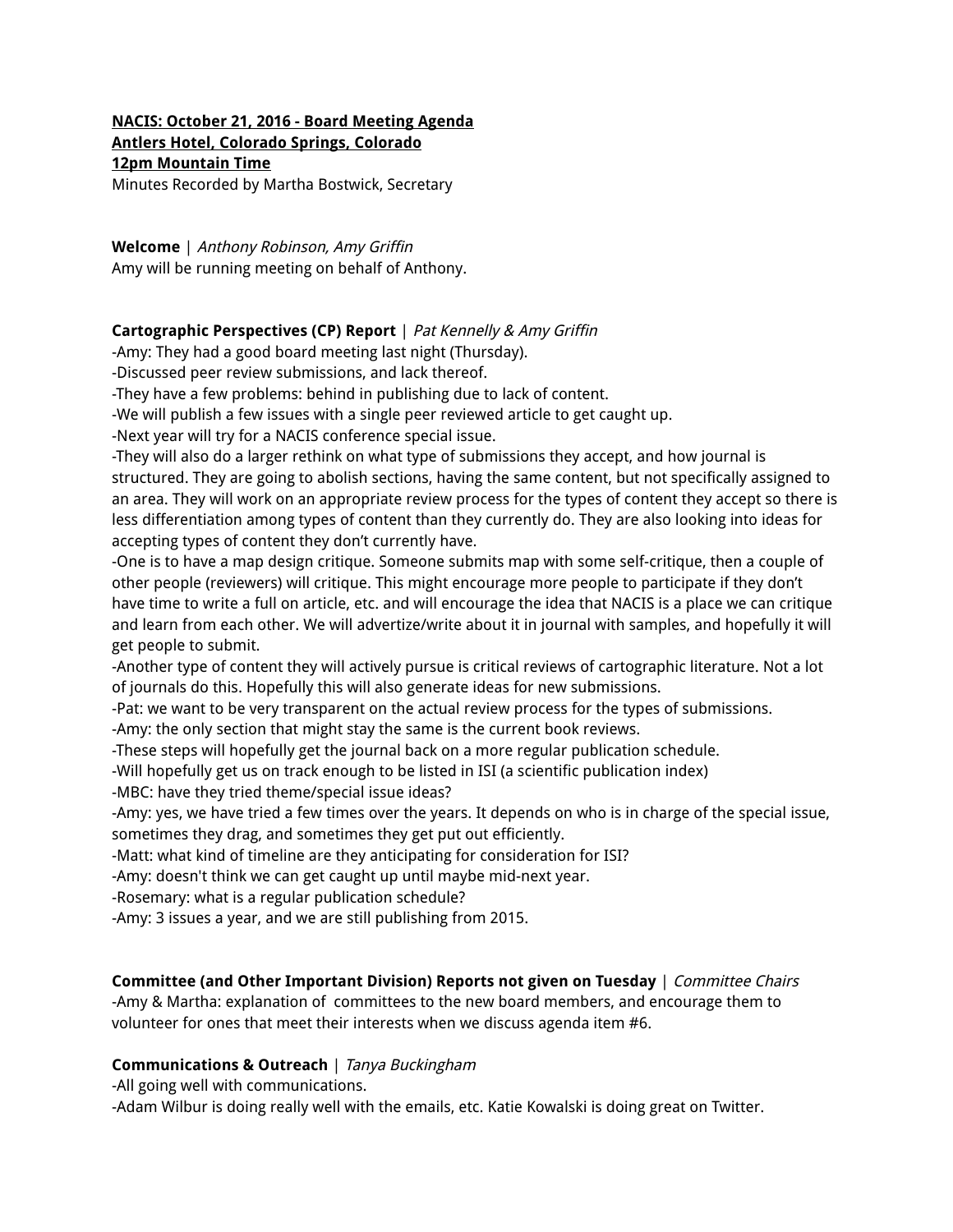-We want to focus on getting LinkedIn more active, and making Facebook page less dormant. -Outreach: they have put together an outreach plan for 2016/2107.

-First goal was to see who wasn't represented in the group, and who we need to reach out to. Committee has been brainstorming on how to reach out to different groups. There is a document listing all the conferences we think NACIS should be promoting (by taking materials to display at these other shows through members that we have attending these shows).

-Robin and Tanya are working on a 2-year plan to gather a list of tech companies that haven't ever participated in NACIS, and how we should reach out to them.

-They've looked at doing things such a geo-hipster interview or an outreach plan to universities. -Future list ideas are: getting a special section in Montréal on transit cartography, more critical mapping, crisis and poverty mapping, reaching out to other schools who have related courses, revamping MapGiving.

-Amy: Does Mary Beth think this would be something that Alicia is interested in helping with? -MBC: Tanya might be better to answer that since she's at Madison now.

-Tanya: Survey employers about what considerations are in organizations to help pay for their employees trips to NACIS.

-Committee will come together and create another updated plan to re-prioritize for the upcoming year.

## **Continuity** | Martha Bostwick

-the nacis.org website updates completed - all the minutes from the past few years formatted and were posted.

-Daniel and Martha have talked to various people about the implementation of TeamWork, and received any feedback about how that went. Overall very positive comments, and mostly the system just needs a few refinements on how/where some things are organized. Seems to be a fantastic choice for organization.

-TeamWork has pretty much replaced the Continuity Portal, so Martha will work on eliminating that making sure all content on it is re-homed on TeamWork so nothing gets lost.

-Anthony: reminder to people that tasks and the order of things are only set by Daniel, so that any tasks that are dependant on others don't get conflicting dates.

-Will update nacis.org About Us page updated with new board members information, and new positions of the presidential track.

## **Membership Benefits Committee** | Andy Woodruff

- Year in Review
- PCD streaming evaluation

-We did the t-shirts, they were designed by John Bowen. We had 110, cost \$13.39, sold for \$15. We seemed to do a better job this year of ordering sizes. Designed a sticker to go along with the shirts. -They worked on the website discounts, confirmed that they are still valid, or go them renewed.

-There is concern that the discounts are barely being used. Companies want some return on this. -Travis: Maybe we need to detail to the members what exactly they get from a discount. Show during the business meeting, etc.

-Martha: maybe do an email blast multiple times a year to remind people.

-Anthony: Add coupon pages on back of print program.

-Tanya: We need to question whether it's even still needed or wanted.

-Andy: There was some sense from the last membership survey that people liked this, but we'll study it more each year.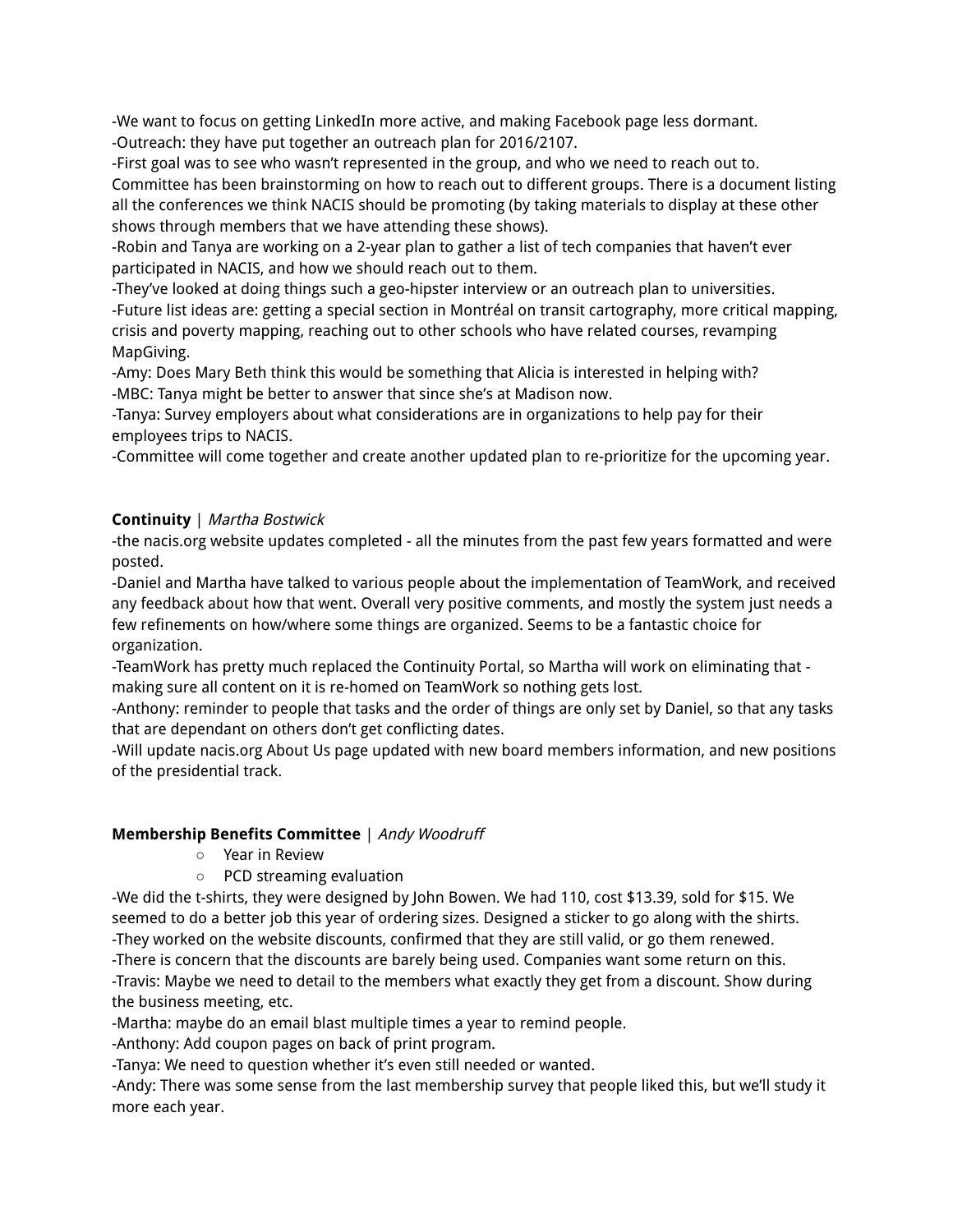-Rosemary: For a lot of the discounts, it's cool when you remember you actually have it, but people forget.

-Anthony: we need a more tangible reminder of the discounts.

-Amy: What about putting something in the rotating banner on the website?

-Nick: It would be good to do it near the holidays, when people are starting to think about Christmas.

-Tanya: They can work together with the communications committee for this.

-Rosemary: What about having a tangible handout for conference listing the discounts.

-Amy: like a postcard for the ABM or other events?

-Anthony: Put it on the back of program.

-Amy: Sounds good. Let's make that happen.

-Andy: We tried to do the Balance Planet globes. Plan was to get together a minimum order so we could have enough to get them shipped to the US. We were way too slow, and weren't able to make this happen.

-Is this something we are going to try to do again?

-Hans: he'd like to, but would have to double check with his partner first to make sure it's still available. -Hans: we can jiggle with the numbers a bit

Video Streaming| (Andy)

-We dipped our toes this year to see how it worked out, just doing PCD to start. We got quotes from several companies, and went with e3webcasting.

-The final cost was \$4789 plus lodging and internet.

-Their quote for the whole conference quote was close to \$20,000.

-They gave us a bonus of recording the keynote on Wednesday night for no charge.

-Anthony: they were really interested in the day, it was cool to see them so into it.

-Amy: Can we see how many people were livestreaming through the day?

-Andy: Yes, sort of. He tried to keep an eye on the analytics throughout the day. Page views over the day are 446, and 186 unique visitors. Sessions during the morning about 60 people were on the site, 50 during the afternoon, about 40 during the keynote address in the evening.

-Anthony: how many new memberships did we get that day?

-Susan: Roughly 10 new members so they could start watching the live streaming.

-Hans: Will it be available to non members?

-Amy: Yes, they will be on YouTube.

-Anthony: Some issues that cropped up: there were some with insurance, then there were some in-person issues we found out about, just because it was the first time, got it all worked out. It was a good test run, and now we know for other years. We learned a lot in terms of logistics.

-Amy: Only 1 person didn't want to be recorded.

-Andy: They sent out consent forms ahead of time. The company just didn't record during that presentation.

-Anthony: they had the videos ready for us on a hard drive by 7am the next morning, ready to put on Youtube. We just have to get that organized. We're trying to release within a month.

-Andy: We could maybe release the keynote a little early to get people's attention, and keep interest up. -Amy: There will be questions about it in the post-conference questionnaire.

-Anthony: There have been some questions about justifiability for employers to send people to a conference when they can just stream from home.

-There were many positive arguments from members: can't see all three sessions at once, would be awesome to be able to see other sessions after the conference is over, etc.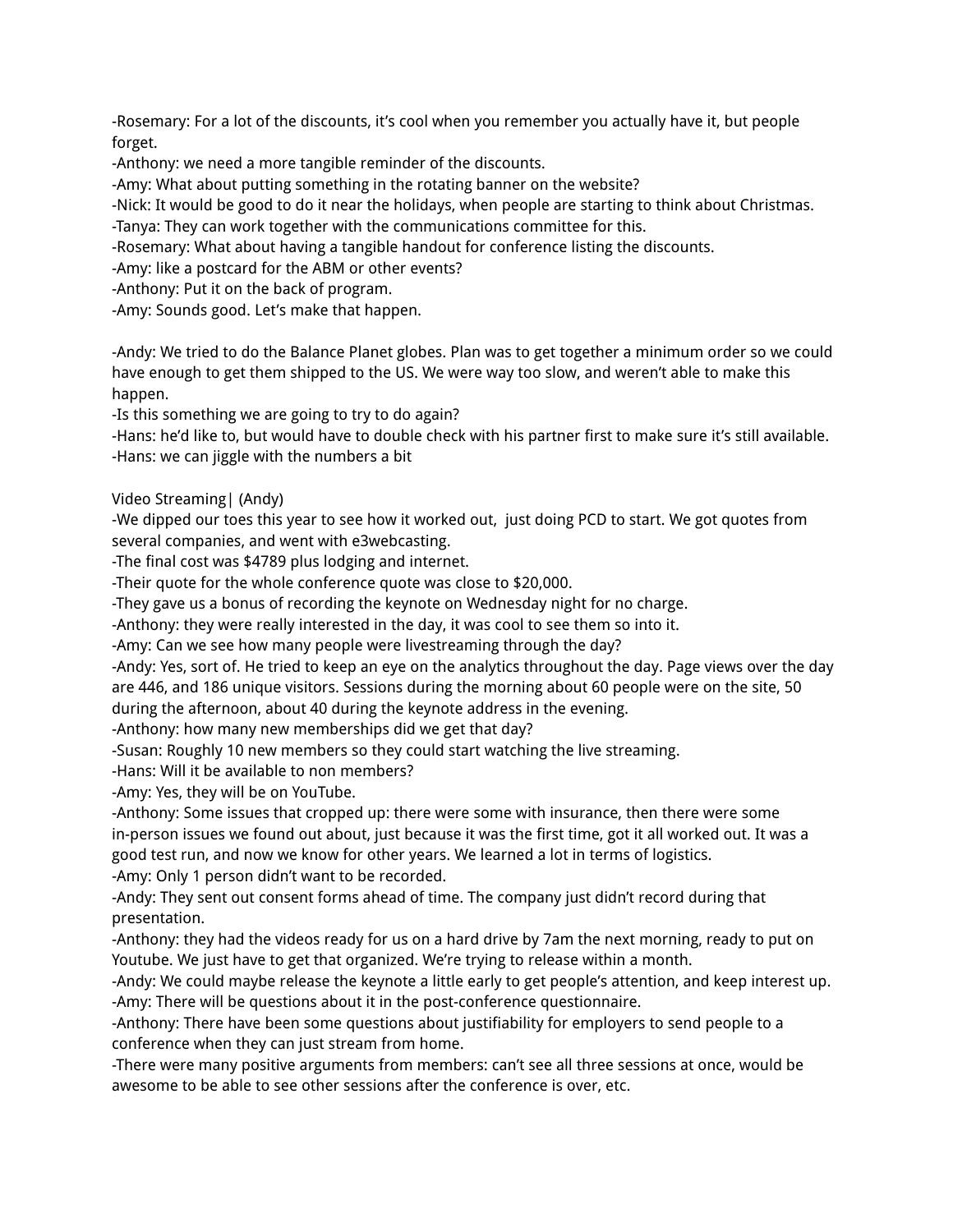-It's possible to imagine a membership fee that includes the conference streaming, would be a powerful member benefit.

-Rosemary: we can reach out to other conferences to see how much attendance ebbs and flows since they started livestreaming.

-Tanya: We have money in the budget for these type of experiments, so we try it. If it hurts conference attendance, we stop doing it.

-Tanya: A question on tech expertise. Andy, how much do we need to know in able to run this? -Andy: Not much. They send us the script to put on the webpage.

-Tanya: so this is something that Tech Person would take care of?

-Amy: Yes, it's in the description.

-Anthony: We needed AV to provide a T1 wired connection dedicated to them.

-Amy: Do we want to discuss this now? Whether we want to consider doing the streaming more broadly next year?

-Anthony: The company we used are busy, so we would want to get in touch with them soon.

-Tanya: We would have to talk to hotel soon too.

-Susan: The AV people at the Montréal hotel are a company we have worked with before.

-Anthony: He can follow up with Timothy Arthur to see if they are available for the time period. -Amy: As long as it's not committing anything. We would want to get broader feedback from membership before proceeding, which we will get from the survey.

-Tanya: There are a lot of considerations here: the same setup, how long, how many days, how to fund, etc.

-Rosemary: She thinks there would be a great desire for whole conference. It allows you to be more present in the actual talk without scrambling for writing notes.

-Amy: Yes, problems with having to decide between multiple tracks has been a consistent problem that this would help solve.

-Tanya: We also need to consider this in light of the CartoTalk discussion, and see how we can work these in together, whatever the next phase of CartoTalk is.

-Anthony: It would provide content all through the year for social media.

\*General discussion and conversation on pros and cons of livestreaming\*

-Anthony: It might not be worth doing on panels? May be limited value due to nature of discussion.

-Tanya: We need to talk about potential for sponsorship.

-Anthony: Some groups would be willing to pay a lot of money to sponsor something like this.

-Amy: A question: if we decide not to use sponsorship, how do we fund?

-Tanya: at 300 conference attendees, would be \$66 per person.

-Susan: If we just increase membership cost by \$25, it would generate \$15,000

-Anthony: That would be the membership benefit

-Anthony: We could maybe give people the option after the meeting to to confirm they want their talk to go out, with the option to remove at any point in future, would give many people reassurance to agree. -In summary, we are in favour of idea in general, need to get conference feedback, Anthony will confirm availability, we will reconvene during next skype meeting.

## **Montréal 2017 Update** | Fritz Kessler

-Nat Case, Carolyn Fish, Daniel, and Fritz met and drew up a series of recommendations on how to handle too many submissions.

-This year we had to add a 4th room for Friday to accommodate panels.

-Their recommendation was to establish a committee with Vice President as chair and 2 additional members. Review for quality, content and impact. Submissions are ranked. Top ranked submissions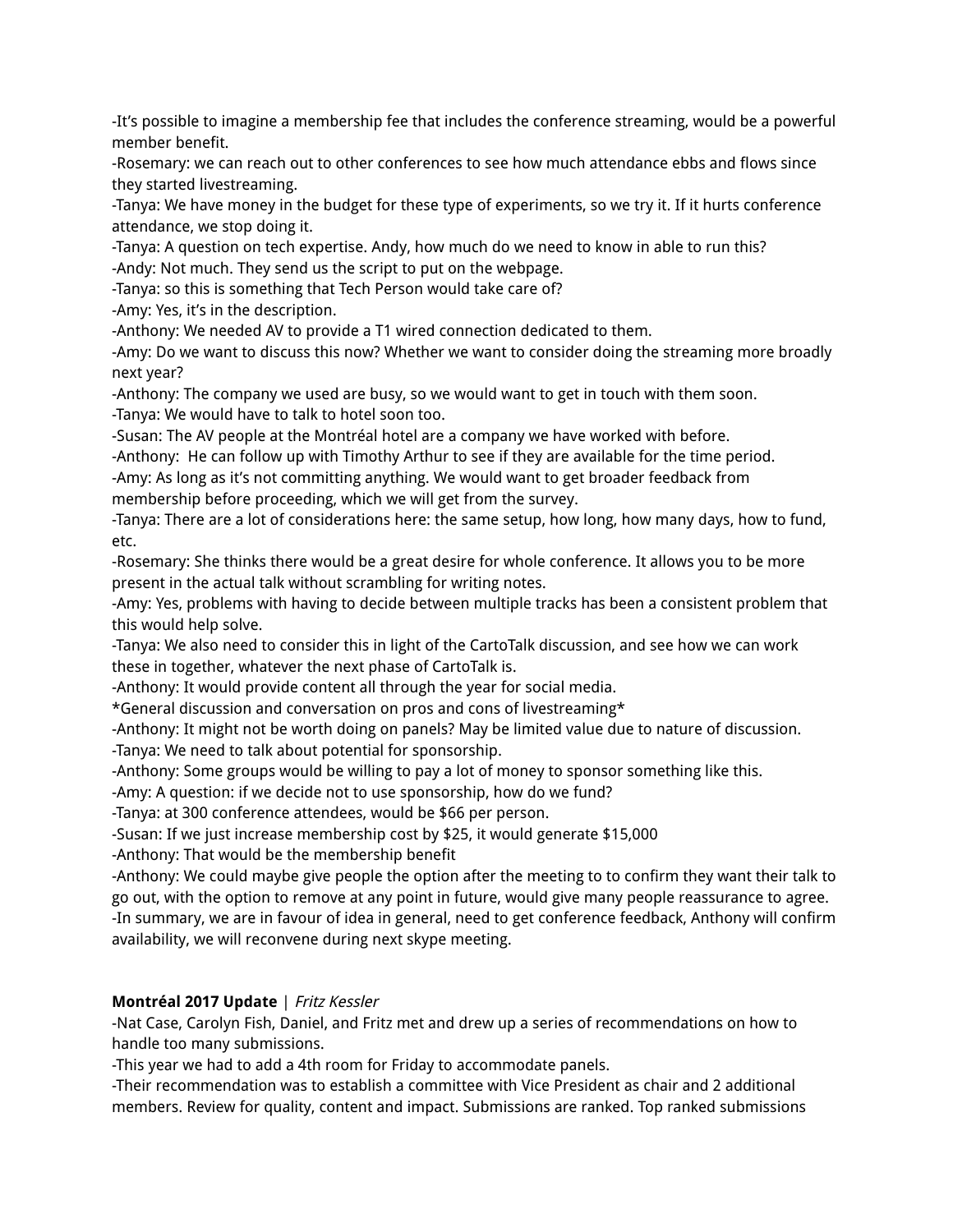picked first for inclusion. Once space is gone, we can do a few things: assign to lightning talks, just reject, etc.

-Anthony: We rarely have to reject inappropriate talks. The harder case is an increasing number of 'advertising' promotional talks. We want them to present, but not just marketing spiel or sales pitches. -Amy: If they are rejected on those grounds, do they get a chance for a do-over?

-Fritz: New system needs to be communicated to membership before implementing.

-Matt: How does this affect students? Are they held to same standards?

-Anthony: totally agree we should consider students.

-Rosemary: Thinks these guidelines would be great. It will make the conversation between the PCD organizers and the main program easier. It would be good to be known there are different levels, that we need include first-timers, students, etc.

-Anthony: As long as the refereeing stage culminates with a good review, and gives people encouragement to resubmit.

-Amy: A bigger problem is the people who try to do sales pitches.

-Donna: Maybe those we reject get a one-on-one explaining why.

-Amy: Some companies do a nice balance of talking their product without it being a sales pitch.

-Rosemary: It would be interesting to see how many people fall into the category.

-Ginny: IMIA is lessening their conferences, so we might need to keep in mind that those people are wanting to use NACIS as their vehicle to talk.

**-Fritz: Make a motion that the board creates a standing committee for the purpose of reviewing and evaluating submitted abstracts.**

**-Matt seconded the motion.**

**Discussion:**

**-Tanya: The assumption is that the Vice President (Program Chair) is the committee chair and also includes a PCD organizer and the Vice President Elect. -Yes.**

## **-All in favour, motion passed.**

-Fritz: He has looked into abstract management software that handles submissions, review process, organizing into sessions.

-Amy: They have tried Ivy and maybe another one. She and Alex both found that was way more trouble than it was worth, but look into it to see what he finds.

-Fritz: will investigate and look into this by SBM.

## **Nominations** | Amy Griffin

-She has canvassed a few people at the conference, and some have approached her. -Travis, Ginny, and Donna volunteered to be on the committee.

## **NACIS 2019 Location Search** | Amy Griffin

-The executive met on Tuesday to discuss how we selected venues.

-Gave an overview of how we have been looking for hotels since Lou left (Michelle, etc.), and difficulties in the last couple of years on finding places due to meeting size and high space requirements. -We've come up with a process that respects board input, but doesn't make it so unwieldy that it takes days to work on it.

Process is: President decides what region we are targeting. Between now and 6 weeks before SBM all board looks for a particular property. We have a list of requirements, and a spreadsheet telling us which places we have tried in past. At SBM we will discuss ideas, and come up with a